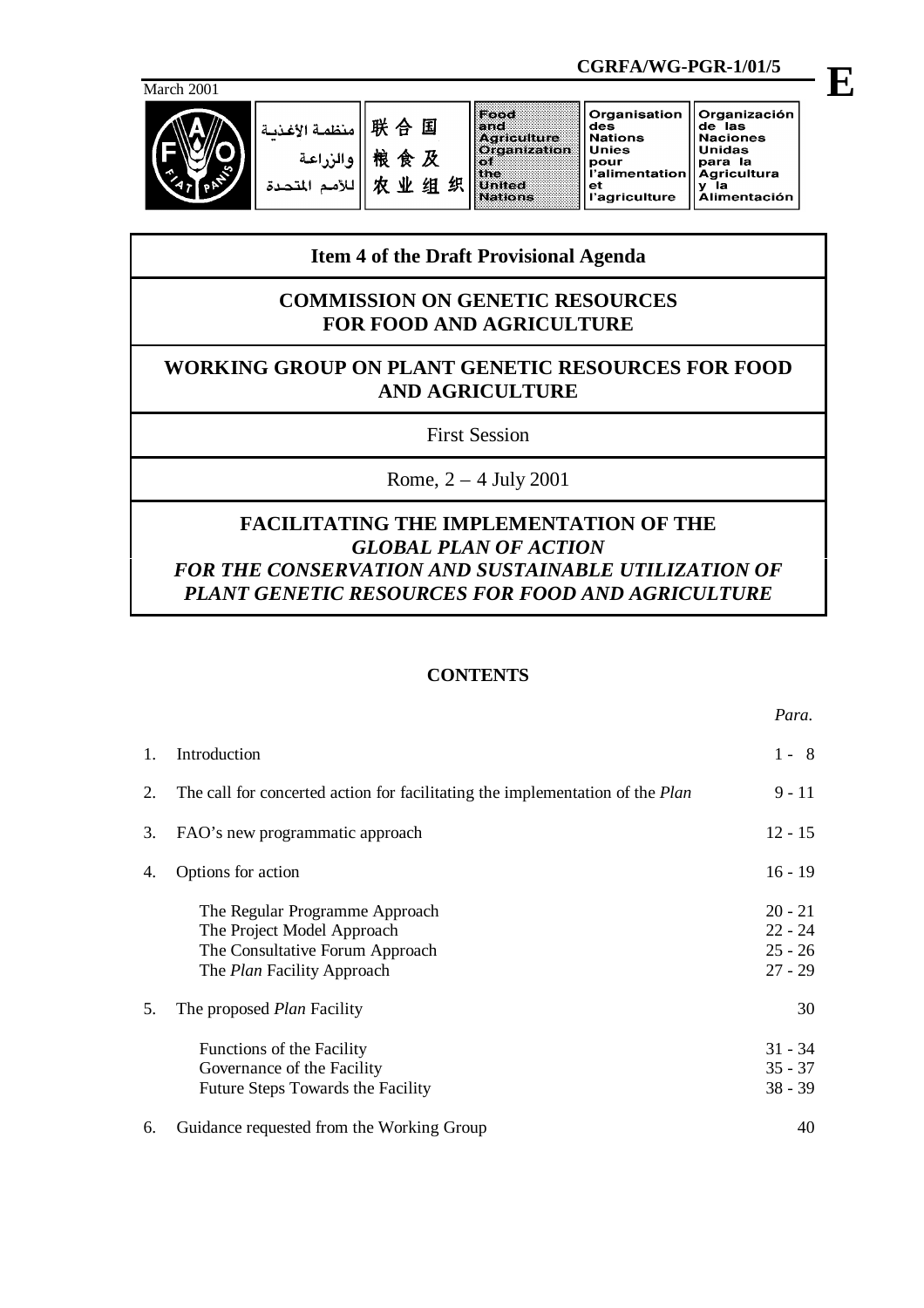## **FACILITATING THE IMPLEMENTATION OF THE** *GLOBAL PLAN OF ACTION FOR THE CONSERVATION AND SUSTAINABLE UTILIZATION OF PLANT GENETIC RESOURCES FOR FOOD AND AGRICULTURE*

#### **1. INTRODUCTION**

1. The Fourth FAO International Technical Conference on Plant Genetic Resources (Leipzig, Germany, 1996) with the participation of 150 countries, adopted the *Global Plan of Action for the Conservation and Sustainable Utilization of Plant Genetic Resources for Food and Agriculture*. The process was carried out with the involvement of governments, non-governmental organizations (NGOs), the private sector, academic researchers, and farmers' groups. Countries present at the Leipzig Conference committed themselves to taking the necessary steps to implement the *Plan* in accordance with their national capacities.<sup>1</sup>

2. The Conference agreed that the *Plan* "provides a coherent framework for activities in the field of *in situ* and *ex situ* conservation, in sustainable utilization of plant genetic resources, as well as in institution- and capacity-building".<sup>2</sup> It further added that the *Plan* "will contribute to creating synergies among on-going activities, as well as more efficient use of available resources". As such, the *Plan* can be regarded as the main framework for activities at national, regional and international levels, and provides a strategy to guide regional and international cooperation on plant genetic resources for food and agriculture, in the coming years.<sup>3</sup> The Conference also agreed that "overall progress in the implementation of the *Global Plan of Action* and of the related follow-up processes would be monitored and guided by the national governments and other members of FAO, through the Commission on Genetic Resources for Food and Agriculture".<sup>4</sup>

3. The Leipzig Conference emphasized that "The follow-up processes call for action at local, national and international levels and should involve all parties which were associated with the preparation of the International Technical Conference: the national governments, local and regional authorities, regional and international organizations, both inter-governmental and nongovernmental, the scientific community, the private sector, local communities and farmers and other agricultural producers and their associations".<sup>5</sup>

4. The *Plan* was subsequently endorsed, welcomed or supported by the FAO Council and Conference,<sup>6</sup> the Conference of the Parties to the Convention on Biological Diversity (CBD),<sup>7</sup> and the World Food Summit.<sup>8</sup> Also the Consultative Group on International Agricultural Research (CGIAR), as well as many non-governmental organizations, including private sector organizations, have supported the *Plan*.

<sup>1</sup> *Leipzig Declaration*, 23 June 1996.

<sup>2</sup> *Leipzig Declaration*, 23 June 1996.

<sup>3</sup> *Global Plan of Action for the Conservation and Sustainable Utilization of Plant Genetic Resources*, para. 8.

<sup>4</sup> ITCPGR/96/REP para 21.

<sup>5</sup> ITCPGR/REP para 19.

<sup>6</sup> Council Resolution 1/111, October 1996; Conference Resolution 1/97, November 1997.

<sup>7</sup> COP Decision III/11, November 1996.

<sup>8</sup> Objective 3.2 of the World Food Summit Plan of Action, Rome, November 1996.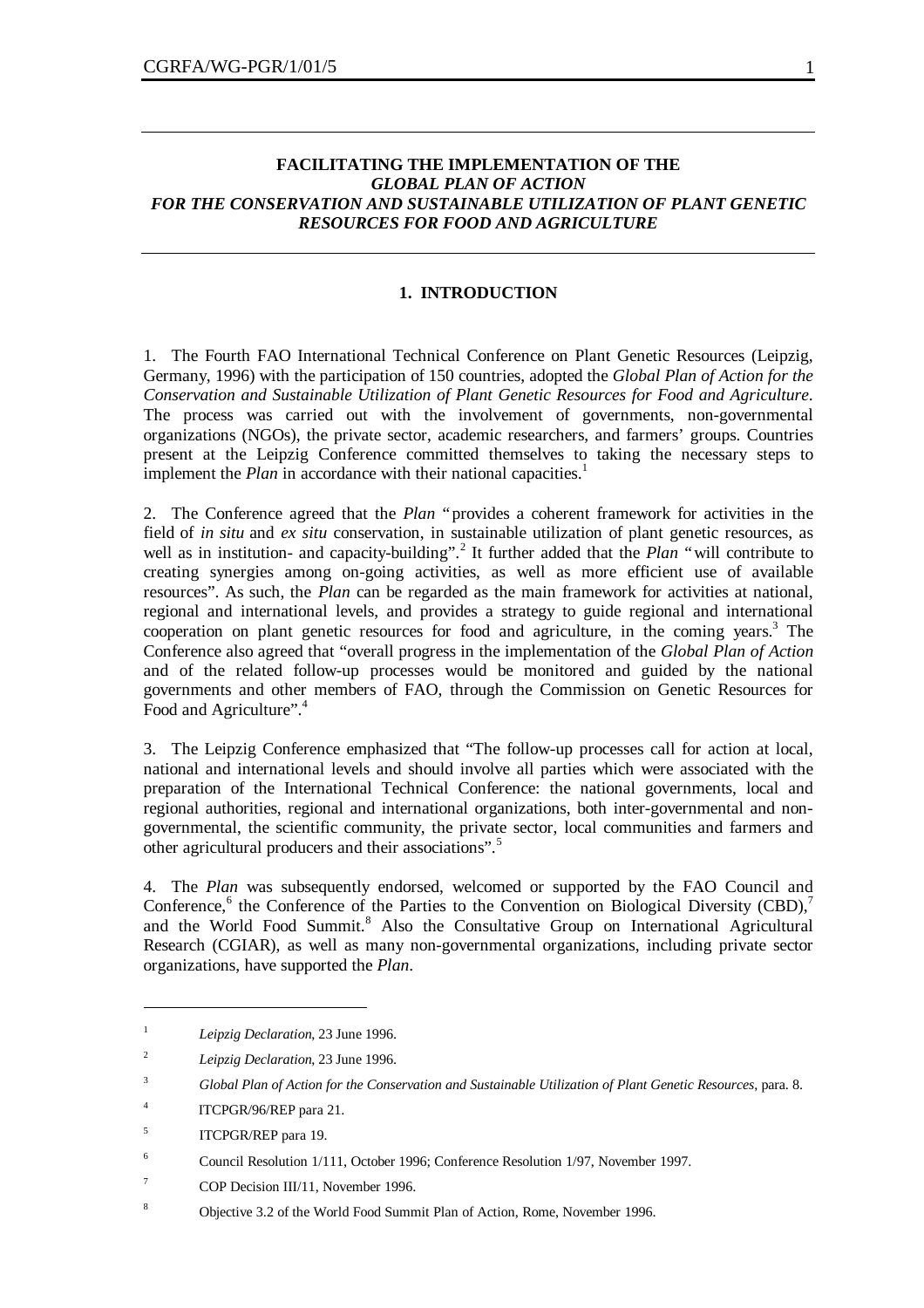5. Since 1996, many organizations have adopted the *Plan*, as a basis for their planning and priority setting, and aligned their work with its priorities and activities. CGIAR centres, and the International Plant Genetic Resources Institute (IPGRI) in particular, have developed their strategies and medium-term plans in the light of the *Plan*. Several regional and sub-regional plant genetic resources networks, and crop-related networks, are using the *Plan* as the main framework for their activities. The *Plan* has also facilitated integrated consideration of plant genetic resources for food and agriculture, both at the level of biological diversity as a whole and within the broader agricultural sector.

6. At its Seventh Regular Session, the Commission on Genetic Resources for Food and Agriculture "requested that FAO play a proactive and creative role in facilitating and monitoring implementation of the Global Plan of Action, providing assistance and guidance to countries upon request, including, where appropriate, help in identifying possible new, additional and innovative sources of funding. The Commission considered it important that FAO give high priority to facilitating and promoting implementation of the Plan, and ensure adequate resources for these tasks".<sup>9</sup>

7. At its Eighth Regular Session, the Commission "stressed the importance of facilitating and monitoring implementation of the *Global Plan of Action* and recognized the central role of FAO in this regard". The Commission agreed that FAO's work should be developed in cooperation with IPGRI, other CGIAR centres, the United Nations Environmental Programme (UNEP), the United Nations Development Programme (UNDP), the World Bank (WB), other international organizations, NGOs, the private sector and funding agencies.

8. In responding to the Commission's request, this document, which has been developed following consultations with both IPGRI and the Global Forum on Agricultural Research (GFAR), reiterates the call for coordinated action from stakeholders, introduces FAO's new programmatic approach to facilitate the implementation of the *Plan,* discusses different options to facilitate the *Plan* implementation, suggests future steps and seeks the guidance from the Working Group on Plant Genetic Resources for Food and Agriculture on these issues.

## **2. THE CALL FOR CONCERTED ACTION FOR FACILITATING THE IMPLEMENTATION OF THE** *PLAN*

9. *The call for action from countries.* The Commission at its Eighth Regular Session discussed an overview report on the implementation of the *Plan* since its adoption, and noted that "while there had been significant progress, much remains to be done at local, national and international level". <sup>10</sup> Document CGRFA/WG-PGR-1/01/2 reviews progress in the implementation of the *Plan* since 1998. It stresses that, while a significant number of activities are being undertaken to implement many priority areas of the *Plan,* additional work is required at all levels to further implement all priority areas, with emphasis on those grouped under *In Situ* Conservation and Development, and Institutions and Capacity-building. The progress report further states that despite substantial efforts by international organizations (including FAO, CGIAR centres, UNEP, UNDP and the World Bank), national funding agencies, NGOs and the private sector in supporting implementation of the *Plan*, more than 70 per cent of the activities reported by countries in the 1998-2000 biennium were implemented using solely national resources.

10. *The call for action from other stakeholders.* The GFAR represents a broad constituency, including national agricultural systems, regional and sub-regional organizations, universities, advanced research institutions, non-governmental organizations, the private sector, farmers' organizations, multilateral and donor agencies, and international agricultural research centres. In

<sup>9</sup> CGRFA/7/97/Rep, para 19.

<sup>10</sup> CGRFA-8/99/Rep, para 15.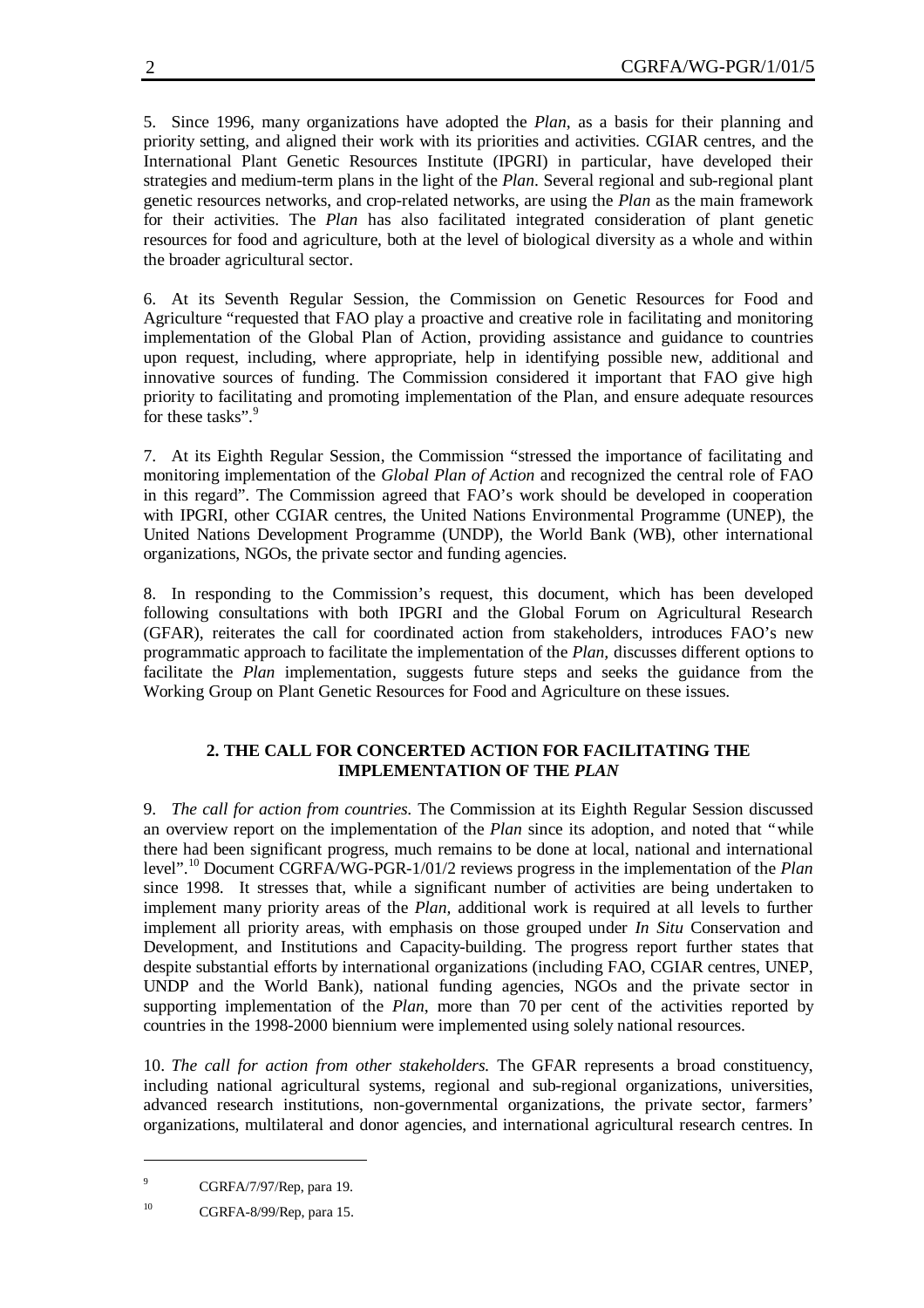May 2000, participants at the GFAR Conference held in Dresden, Germany, unanimously endorsed the *Plan* as the basic and comprehensive framework for undertaking those technical activities essential for the effective conservation, development and sustainable use of plant genetic resources for food and agriculture. Participants were pleased to note that many countries and organizations were already implementing parts of the *Plan.* However, they expressed concern that coordinated implementation and associated financing of the *Plan* had not been realized, and urged effective implementation of the *Plan*, through the FAO Global System for the Conservation and Sustainable Utilization of Plant Genetic Resources for Food and Agriculture, together with agreed and adequate financial provisions.<sup>11</sup>

11. The wish of many stakeholders that the *Plan* provide for coherent action in the fields of *in situ* and *ex situ* conservation, sustainable utilization of plant genetic resources, and institution and capacity-building has not been fully realized. Among the reasons for this is the absence, as yet, of concrete global arrangements to facilitate and mobilize resources for the implementation of the *Plan*. Another reason is that implementation of the *Plan* is a component in the negotiations for the revision of the International Undertaking on Plant Genetic Resources. At its Eighth Regular Session, the Commission noted that "possible institutional mechanisms and policy issues, were being considered in the context of the negotiations for the revision of the International Undertaking".<sup>12</sup> Article 14 of the Chairman's simplified Text of the International Undertaking states, that "Recognizing that the rolling *Global Plan of Action for the Conservation and Sustainable Use of Plant Genetic Resources for Food and Agriculture* is important to this Undertaking, *Contracting* Parties should promote its effective implementation, including through national actions and, as appropriate, international cooperation to provide a coherent framework, *inter alia*, for capacity-building, technology transfer and exchange of information, taking into account the provisions of Article 13".<sup>13</sup> The negotiations for the revision of the International Undertaking are intended to be completed this year. There is now an important opportunity to take action to support the effective implementation of the *Plan*.

#### **3. FAO'S NEW PROGRAMMATIC APPROACH**

12. The Commission, at its Eighth Regular Session, underlined "the need for FAO to allocate adequate resources from its Regular Budget to support the tasks of monitoring and facilitating implementation of the *Global Plan of Action*". FAO has consequently taken a number of strategic and programmatic steps, which include greater commitment at all levels to the implementation of the *Plan* and better visibility of the *Plan* in the Organization's Programme of Work and Budget. The FAO Conference has approved a Strategic Framework to guide the work of the Organization until the year  $2015$ .<sup>14</sup> The Strategic Framework defines a set of strategies that are based on the principles of interdisciplinarity and partnership, and provides an authoritative framework for future programmes to be developed through successive Medium Term Plans (MTPs) and Programmes of Work and Budget. In the first MTP, a new continuing programme activity has been developed for the conservation and sustainable utilization of plant genetic resources for food and agriculture. US\$8 700 000 from the FAO regular budget (including staff human resources) has been allocated to this continuing programme activity, for the period 2002-2007. This programme activity is entirely devoted to the *Support to the FAO Global System on Plant Genetic Resources for Food and Agriculture*, through, *inter alia*:

• the development of a facilitating mechanism and a monitoring mechanism for the implementation of the *Global Plan of Action*, and its revision and updating;

<sup>&</sup>lt;sup>11</sup> Dresden Declaration on Plant Genetic Resources for Food and Agriculture endorsed at the Global Forum on Agricultural Research (GFAR) Meeting in Dresden, Germany, May 2000.

<sup>12</sup> CGRFA-8/99/Rep, para. 17.

 $13$  CGRFA/Ex-6/01/2.

<sup>14</sup> FAO, 1999. The Strategic Framework for FAO: 2000-2015.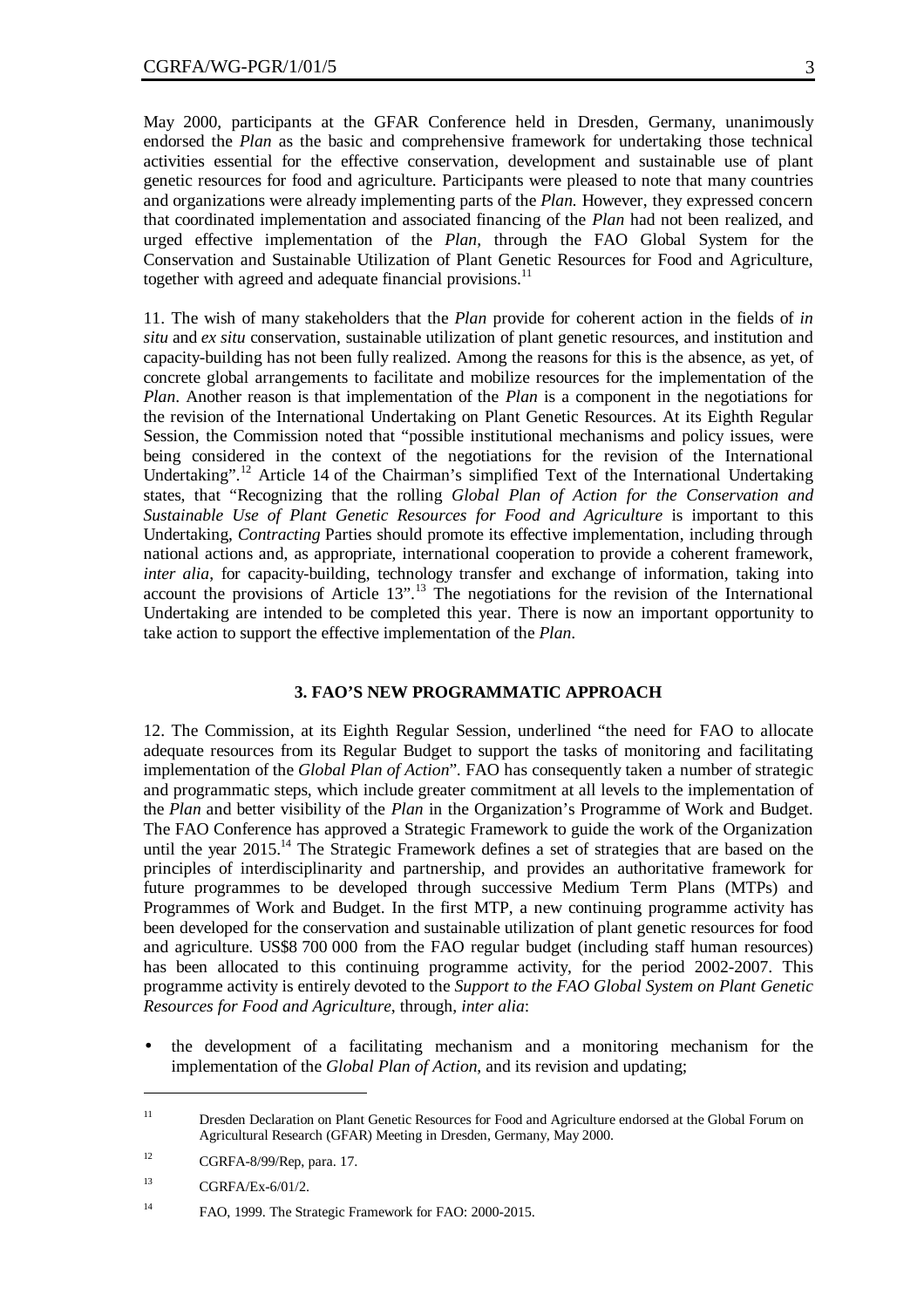- updating of the *State of the World's Plant Genetic Resources for Food and Agriculture*; and
- the further development of the FAO World Information and Early Warning System (WIEWS).

13. The MTP 2002-2007 was approved by the FAO Council in November 2000, and will be presented to the FAO Conference in November 2001, for endorsement. It provides a flexible framework for a mechanism to facilitate the implementation of the *Plan* under the guidance of the Commission and its Working Group on Plant Genetic Resources for Food and Agriculture. Several options for the establishment of such a facilitating mechanism are discussed in the following section. Other elements of the MTP are covered in documents: (i) CGRFA/WG-PGR-1/01/3 - Monitoring the Implementation of the *Global Plan of Action for the Conservation and Sustainable Utilization of Plant Genetic Resources for Food and Agriculture*; (ii) CGRFA/WG-PGR-1/01/4 - Updating the Report on the *State of the World*'*s Plant Genetic Resources for Food and Agriculture*; (iii) CGRFA/WG-PGR-1/01/6 - Progress Report on the World Information and Early Warning System on Plant Genetic Resources for Food and Agriculture.

14. This programmatic approach is also in line with to the Council's directives to the FAO Secretariat "to review its capacities to support the progressive implementation, monitoring and updating of the *Global Plan of Action*" and "to identify possible sources of financing".<sup>15</sup>

15. While the greater part of FAO's work on plant genetic resources is carried out by the Agricultural Department, primarily by the Seed and Plant Genetic Resources Service of the Plant Production and Protection Division (AGP), it is by no means the only unit involved. Important direct and indirect contributions also come from the Legal Office, the Economic and Social Department and the Sustainable Development Department. Relevant units in the Technical Cooperation Department assist with donor relations and the mobilization of funds, including for emergency and rehabilitation situations, and with feasibility studies and project formulation and implementation.

### **4. OPTIONS FOR ACTION**

16. The newly adopted FAO Strategic Framework through its first Medium Term Plan provides for a facilitating mechanism for the implementation of the *Plan.*<sup>16</sup>

17. The establishment of a facilitating mechanism is premised on: (i) the availability of reliable baseline information on activities related to plant genetic resources, at country level, to make possible the development of targeted action, and (ii) the availability of adequate resources. The information base could be ensured by a comprehensive monitoring mechanism, such as that proposed in document CGRFA/WG-PGR-1/01/3. With the expected conclusion of the negotiations for the revision of the International Undertaking, greater donor support may be forthcoming. The programme of work on agricultural biological diversity recently adopted by the Conference of the Parties to the Convention on Biological Diversity, and the draft operational programme on agricultural biodiversity of the Global Environmental Facility (GEF), are developments that may also help mobilize additional financial support for the implementation of concrete activities under the *Plan*. 17

18. Taking into account these two premises, four approaches to facilitating the implementation of the *Plan* are introduced in this section. They fall into two categories:

<sup>&</sup>lt;sup>15</sup> Resolution  $1/111$  (October 1996).

<sup>&</sup>lt;sup>16</sup> See para. 12 of this document.

<sup>17</sup> See para. 48 and 49 of document CGRFA/WG-PGR-1/01/2, *Progress Report on the Implementation of the Global Plan of Action for the Conservation and Sustainable Utilization of Plant Genetic Resources for Food and Agriculture*.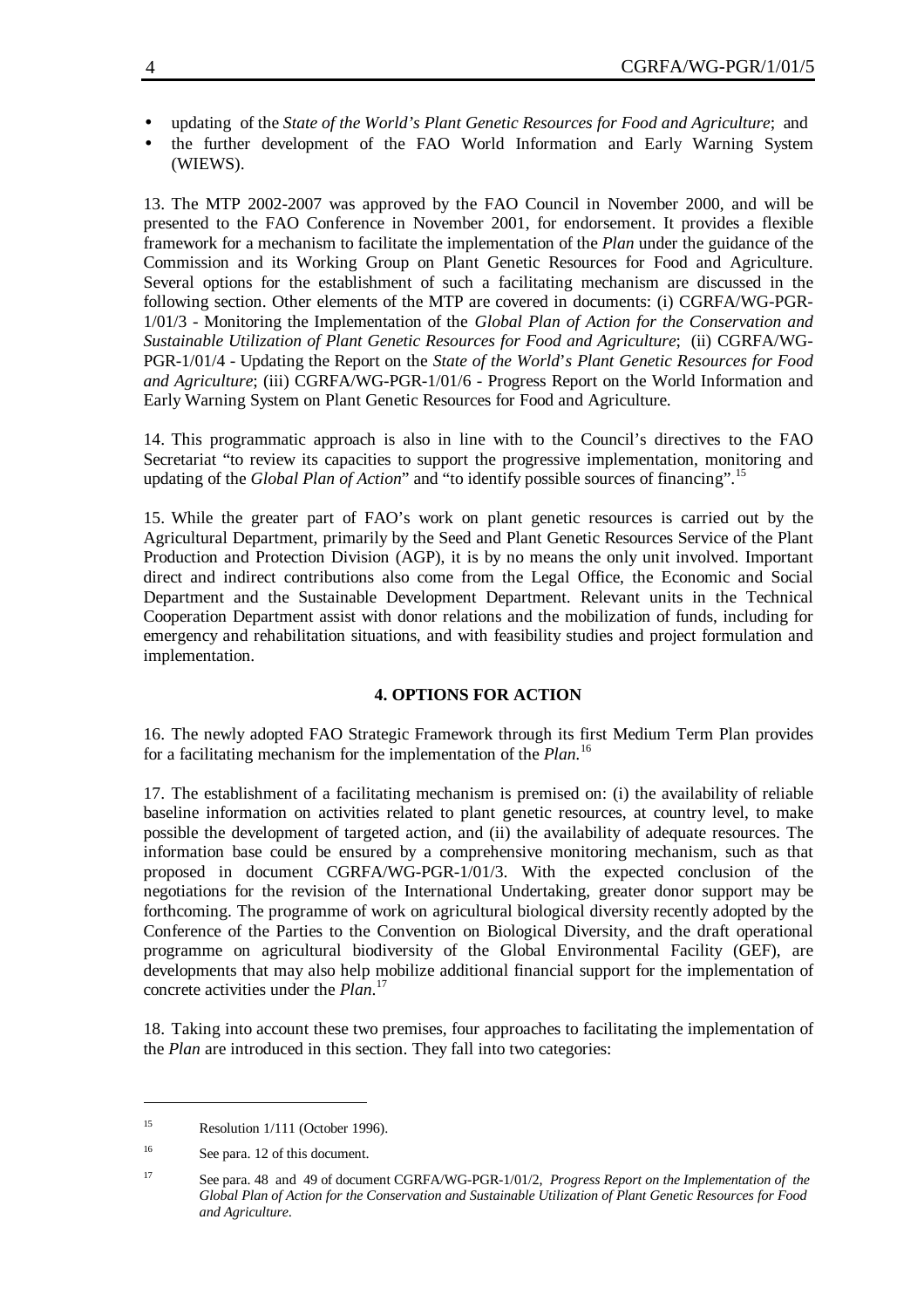the first category covers what FAO can do within its normative and field operational activities, and includes two distinct but complementary approaches:

- the Regular Programme approach; and
- the project model approach.

The second category covers opportunities for providing suitable fora and/or establishing mechanisms involving other *Plan* stakeholders. Two possible approaches are highlighted:

- the consultative Forum approach; and
- the *Plan* Facility approach.

19. These four approaches are reviewed in this section. They are not intended to be mutually exclusive, but rather represent a progression of effort and engagement. Section 5, then, elaborates further the *Plan* Facility approach. The guidance of the Working Group is sought regarding the most effective approach to developing such a facilitating mechanism.

#### *The Regular Programme Approach*

20. In this approach, FAO assumes a proactive and programmatic stance to facilitate the *Plan* implementation, within the allowance of its regular programme, additional support from extrabudgetary resources, for operational activities. While this is a continuation of FAO's traditional role, it is strengthened by the new principles guiding the new FAO's Strategic Framework: internal interdisciplinarity and external partnerships. Coordination among the contributing units within FAO, and enhanced partnership with stakeholders, is foreseen for the implementation of the continuing programme activity, *Support to the FAO Global System on Plant Genetic Resources for Food and Agriculture*, under the framework of the first MTP for the years 2002-2007.

21. This approach builds on accumulated experience and established procedures, and would provide continuity and stable funding, particularly for normative activities. It can provide logistical and technical support in areas where FAO has a recognized comparative advantage, such as providing assistance in disaster situations and in restoring agricultural systems. However, it relies largely on regular programme resources, which are limited, and have been subject for many years to zero growth. Although these resources are augmented by donor-funded field activities, the limited human and financial capacity available severely restricts the wide operationality necessary for global impact.

#### *The Project Model Approach*

22. The classical project model would be used as a vehicle for a multi-donor programme to facilitate implementation of the *Plan*, in a manner responsive to country and stakeholder needs. Such a programme would include the preparation, in consultation with donor and recipient governments, of projects targeted to identified needs, including pilot projects for strengthening national programmes, and community conservation and use of plant genetic resources for food and agriculture. Opportunities for *Plan* implementation in partnership with other organizations would be sought. It will be recalled that this modality was employed rather successfully for the preparation of the Leipzig Conference, and the development of the *Plan* itself.

23. The advantages of this approach are several. It builds on FAO's traditional in-house strengths in project formulation and backstopping, and on long experience with donor relations. Programmes of this nature enjoy the flexibility of field projects status in recruitment and overall operation, and benefit from the complementarity between the regular and field programmes in the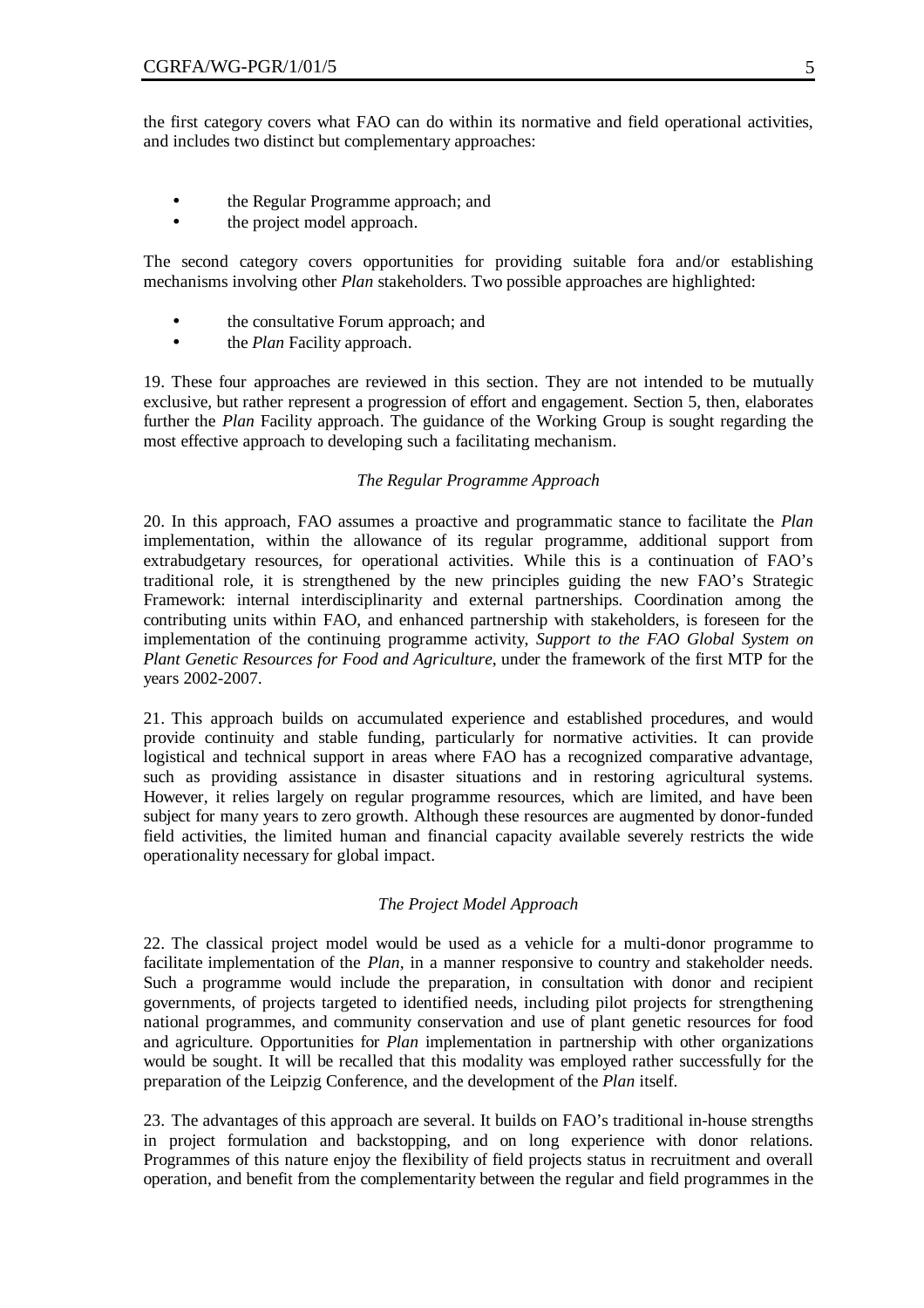areas of professional expertise and the provision of information. This model may be conducive to tackling specific aspects of the *Plan*, but may be less so in sustaining its overall implementation.

24. In 1999-2000, AGP prepared such a multi-donor programme to facilitate implementation of the *Plan*, including pilot projects for strengthening national programmes, and community conservation and use of plant genetic resources for food and agriculture management; a review of opportunities for implementation through other organizations; and strengthening of global and regional networks, as platforms for developing activities. In its first phase, a series of regional workshops were held, in collaboration with IPGRI and other CGIAR centres, and case studies on national programme development and community management of plant genetic resources were undertaken. However, the project did not progress beyond its first phase, due to lack of adequate donor support. The new scenario as outlined in para. 17 could now render this approach more attractive.

#### *The Consultative Forum Approach*

25. FAO, in consultation with other major interested parties, could establish a consultative forum, where stakeholders meet regularly to consider matters related to the promotion and facilitation of the implementation of the *Plan*. The Forum could be closely associated with, and report to the Working Group. Among the main tasks of the Forum would be to coordinate and catalize activities undertaken by the various stakeholders. On the basis on the information provided by the monitoring mechanism<sup>18</sup>, the Forum would identify gaps as well as avoid duplication and overlapping. The Global Forum on Agricultural Research, GFAR, whose Secretariat is hosted by FAO, is an example of this modality.

26. Through this coordinating and catalizing role, the Forum would make possible the most effective use of available resources, including through joint activities. It is consistent with FAO's traditional role of providing specialized fora and in acting as honest broker. The main disadvantage is that it could, in time, turn into a 'talk shop' without tangible outcome. This approach would, however, be viable if it was to act as the first step towards the establishment of more concrete global arrangements of the kind discussed below.

#### *The* Plan *Facility Approach*

27. This approach would require the major stakeholders and countries concerned to join in a concerted dedicated effort to renew interest in, and provide sustained support for, the implementation of the *Plan*. It would establish, within FAO, a multi-stakeholder facilitating mechanism enjoying a reasonable degree of autonomy. The *Plan* Facility would assume functions of the Consultative Forum and of the project model option described above. This Facility would establish and maintain an agreed portfolio of implementing projects for donors support, and will also have clearly defined executive responsibilities. It would also mobilize wide support and promote practical cooperation among stakeholders, under the guidance of the Commission and its Working Group on Plant Genetic Resources for Food and Agriculture. The Integrated Pest Management (IPM) Facility in FAO, provides an example of a similar approach.

28. This approach focuses FAO's essential role in the facilitation of the *Plan* on bringing stakeholders and contributors together on an equal footing, which would greatly enhance the sense of ownership and the complementarity between the various actors in the field. It would, however, represent a major undertaking, requiring commitment and skills on the part of FAO and other partners in making the mechanism operationally feasible.

<sup>&</sup>lt;sup>18</sup> See para 17 of this document.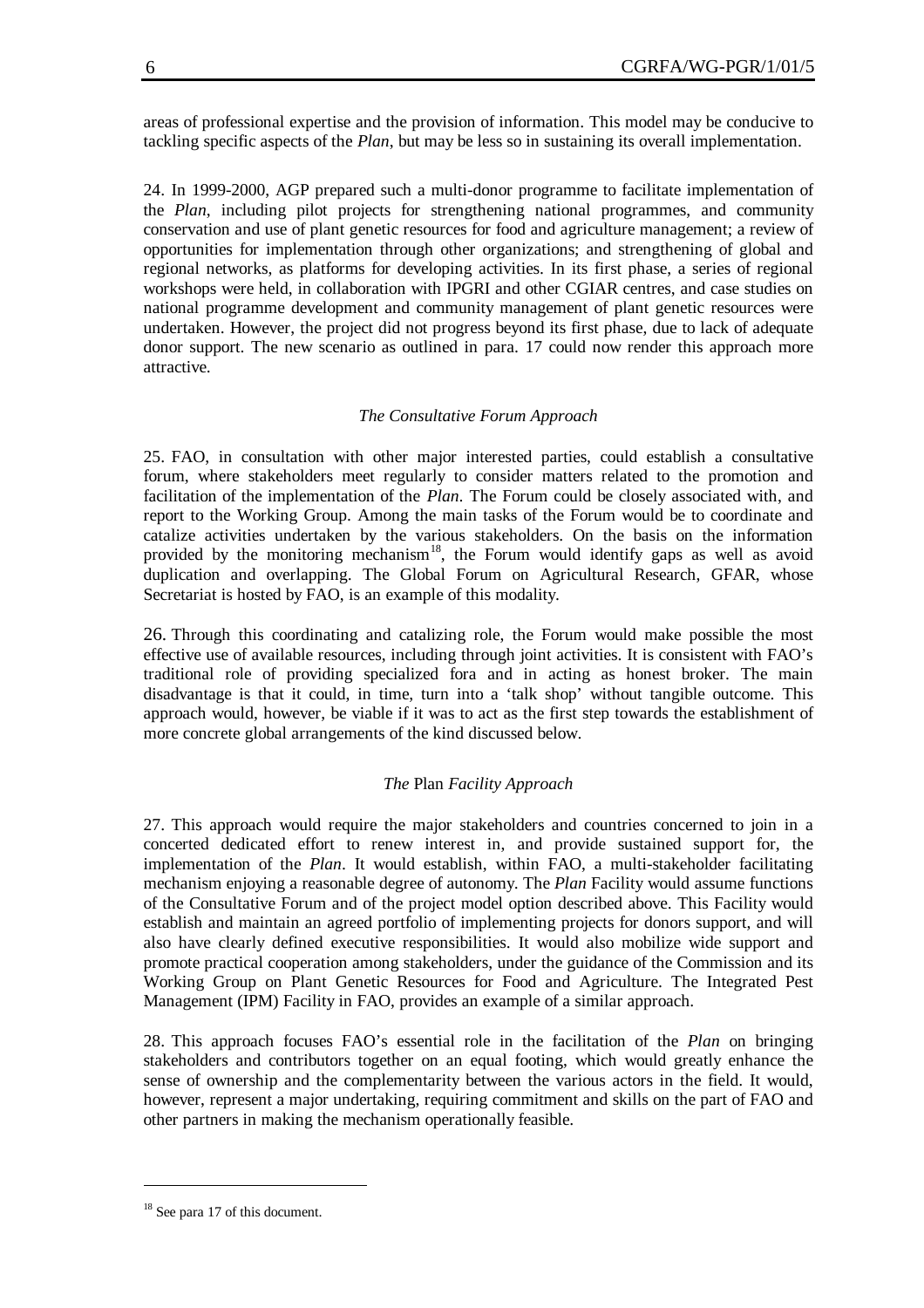29. The results and the effectiveness of the mechanism should be periodically reviewed and a "sunset clause" should allow the mechanism to be wound up if it is no longer effectively contributing to the facilitation of the implementation of the *Plan*. The following section discusses underlying principles and rationale, and some preliminary ideas on how to go about establishing such mechanism.

#### **5. THE PROPOSED** *PLAN* **FACILITY**

30. The Facility may provide an articulated and formal mechanism to facilitate the implementation of the *Plan.* It should function within the broader framework of the FAO Global System for the Conservation of Plant Genetic Resources for Food and Agriculture, and within the provisions of the revised International Undertaking. It is suggested that such framework be based on four considerations: that it be open and consultative; that it be implemented coherently and in an agreed context; that it translate the *Plan* into concrete actions; and finally it should be geared towards countries' expressed needs.

#### *Functions of the Facility*

31. The functions of the Facility could include: (i) strengthening the involvement and the commitment of all stakeholders in national and international programmes towards implementation of the *Plan*; (ii) interfacing with all partners, to promote implementation through various organizations, and hence to provide for coordination and cooperation amongst them; and (iii) identifying opportunities for activities, and to seek to match these with potential funding sources.

32. Specific activities would include, *inter alia*:

- preparing tailored project proposals, on the basis of the gaps, needs and emergencies identified through the monitoring mechanism for the implementation of the *Plan* and countries' requests;
- identifying of potential donors, and mobilizing resources;
- convening meetings of stakeholders and donors, as appropriate;
- developing of decision tools, such as manuals and guidelines in line with Commission policy, for national programmes and planning;
- interacting with regional networks and mechanisms; and
- supporting project implementation, through technical assistance.

33. The Facility would:

- be seen as a practical way to mobilize wide support and to promote practical cooperation;
- have clearly enunciated goals, centered on the basic task of facilitating the implementation of the *Plan* in coordination with the monitoring mechanism; and
- have a technical nature, and a certain degree of autonomy and flexibility, in order to be able to deal with a wide range of stakeholders.

34. In developing its programme of work, the *Plan* Facility would consider activities at all levels, in the light of the overall policy set by the Commission and its Working Group on Plant Genetic Resources for Food and Agriculture (and/or by the Governing Body of the revised International Undertaking), the opportunities that arise, and availability of resources.

### *Governance of the Facility*

35. The details of the Governance, and the relationship of the Facility with the Commission and its Working Group on Plant Genetic Resources for Food and Agriculture (and/or with the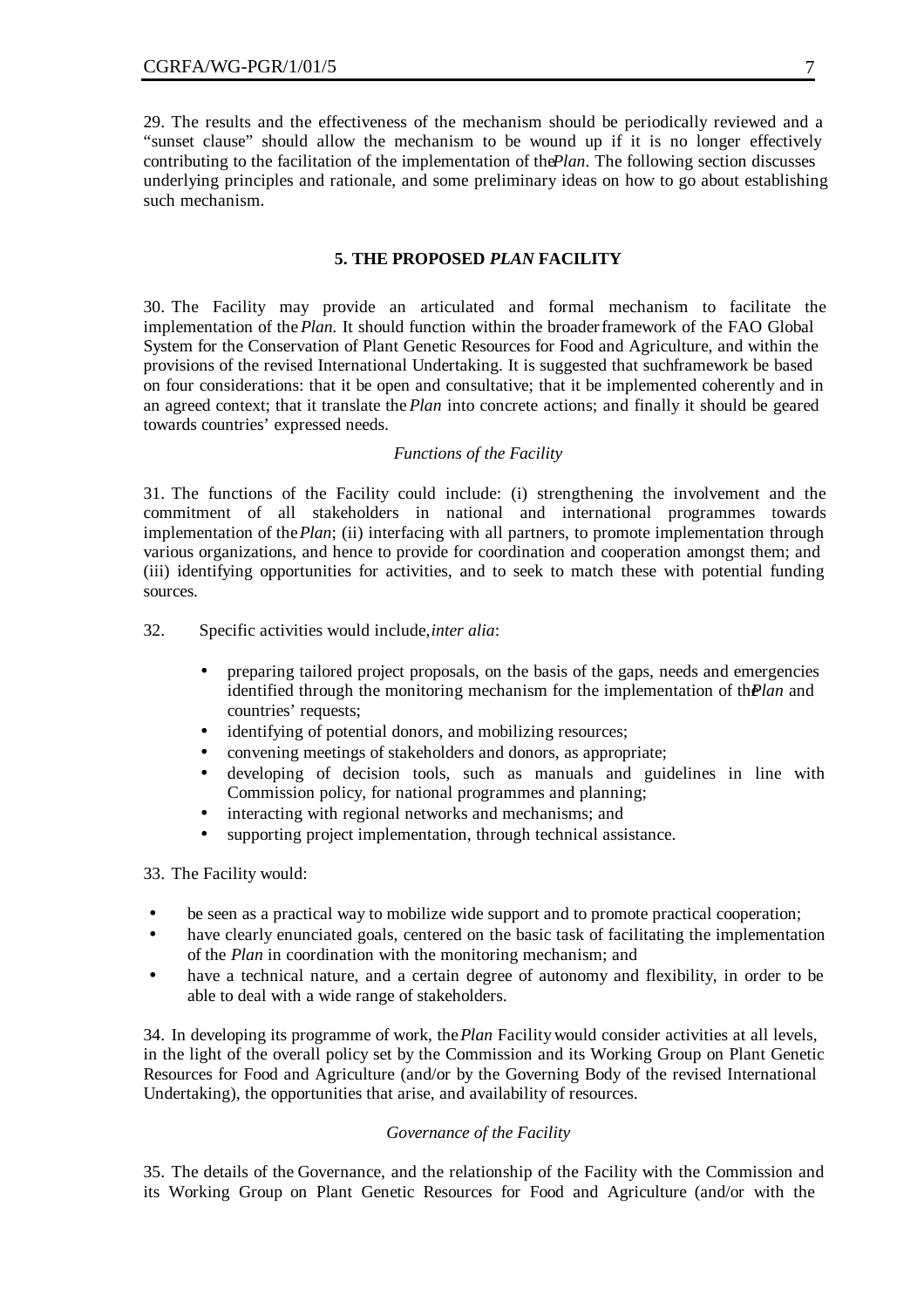Governing Body of the revised International Undertaking) would be determined by these bodies. However, it may be foreseen that:

- overall policy direction would be provided by the Commission and its Working Group on Plant Genetic Resources for Food and Agriculture (and/or the Governing Body of the revised International Undertaking);
- the relationship between the Facility and any operational structure(s) in the context of the revised International Undertaking will need to be outlined;
- operational guidance and advice would be provided by a stakeholders group (see para. 36 and 37), including the co-sponsors and donors, as well as a geographically balanced group of technical experts from developed and developing countries, acting in their personal capacity;
- administration and management support, including financial management, would be provided by FAO, where the Facility would be located; and that
- financial accountability would be to the Facility's co-sponsors and donors, whose role would be to see that the mission and goals of the Facility are respected.

36. The stakeholders of the *Plan* include: farmers and local communities, plant breeders and other users of plant genetic resources for food and agriculture, national governments, relevant civil society and private sector organizations, national agricultural research centres (NARS), plant genetic resources programmes, international organizations and other institutions. The co-sponsors would include relevant UN Organizations (e.g., FAO, International Fund for Agricultural Development, IFAD, WB, UNDP, UNEP, GEF), and non-UN organizations (IPGRI and other CGIAR centres, GFAR and others).

37. Relevant individual stakeholders, as partners, could accept a leading role either in financing or implementing specific selected "priority activity areas" of the *Plan*, in line with their mandate and capabilities. Accordingly, they would be invited to report periodically on their plans for the next period and, on due time, on the progress achieved in the implementation of their plans.

### *Future Steps Towards the Facility*

38. If the Working Group considers that the Facility approach should be pursued, the relevant section in the current document, modified in the light of the guidance of the Working Group on Plant Genetic Resources for Food and Agriculture, could be used as the basis for consultations with stakeholders and interested parties and donors. In this context, FAO's long experience and its intergovernmental nature, complemented by IPGRI's technical and scientific expertise will be instrumental in getting all stakeholders and interested parties together.<sup>9</sup>The outcome of these consultations, including a more detailed analysis of the operational, managerial and financial implications of the establishment of the Facility will be incorporated in a document that will be presented to the Commission at its Ninth Regular Session for its consideration.

39. Following the recommendation of the Working Group and the Commission at its Ninth Regular Session for the Facility approach, it is proposed, subject to the availability of extrabudgetary resources, to:

- make further consultations with relevant stakeholders as appropriate, on the operationalization and funding of the Facility; and
- convene a constitutive meeting to make the Facility operational.

<sup>&</sup>lt;sup>19</sup> If a Facility is established in FAO, IPGRI has expressed its interest in the possibility of seconding a staff member to it.